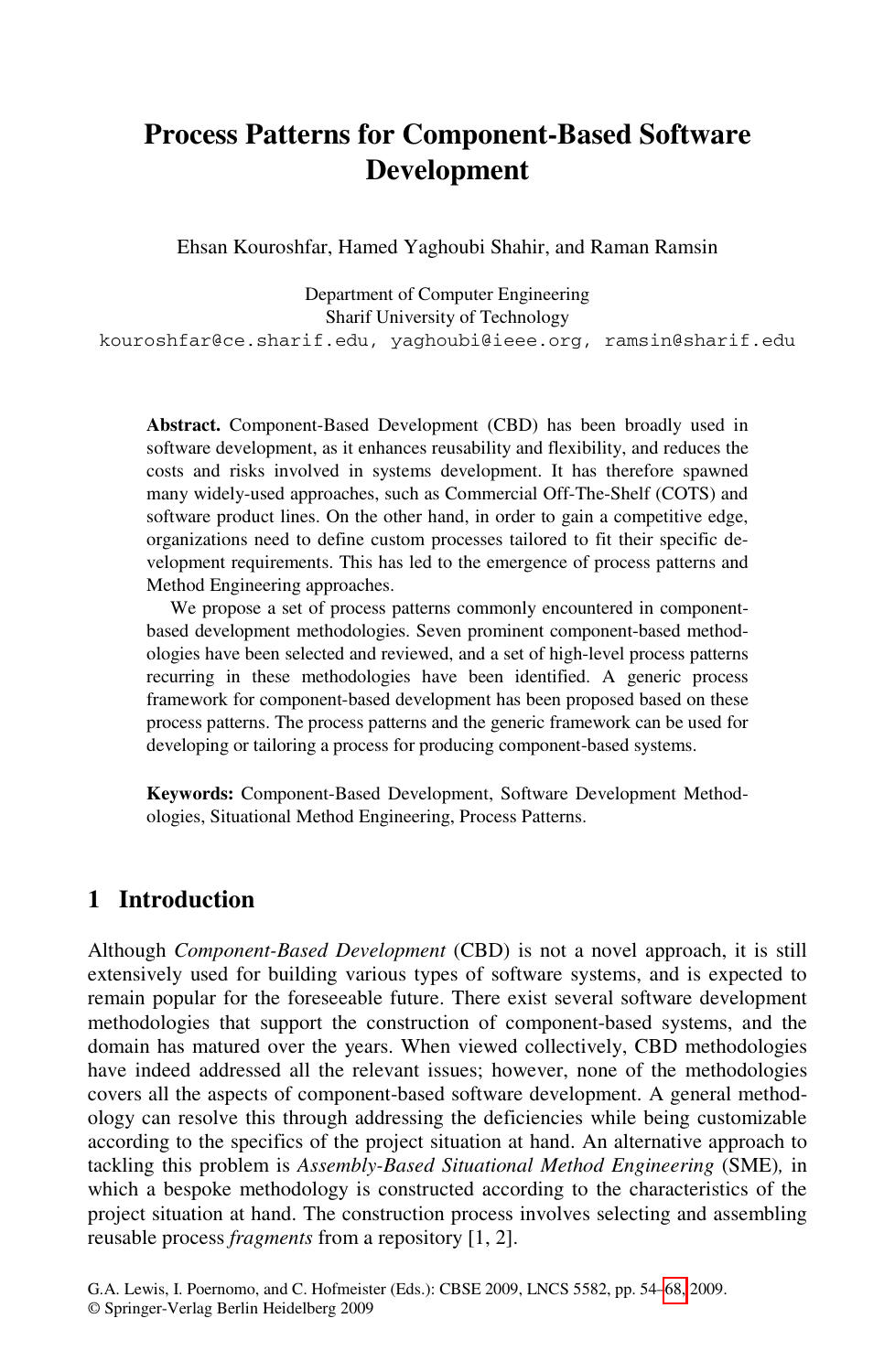Process patterns were first defined as "the patterns of activity within an organization (and hence within its project)" [3]. Later definitions focused on defining patterns as practical process chunks recurring in relevant development methodologies. One such definition, focusing on the object-oriented paradigm, defines a process pattern as "a collection of general techniques, actions, and/or tasks (activities) for developing object-oriented software" [4]. Process patterns are typically defined at three levels of granularity: *Tasks*, *Stages* and *Phases* [4]. A *Task* process pattern depicts the detailed steps to perform a specific task. A *Stage* process pattern includes a number of *Task* process patterns and depicts the steps of a single project stage. These steps are often performed iteratively. Finally, a *Phase* process pattern represents the interactions between its constituent *Stage* process patterns in a single project phase. *Phase* process patterns are typically performed in a serial manner.

Since process patterns describe a process fragment commonly encountered in software development methodologies, they are suitable for being used as *process components*. They can thus be applied as reusable building blocks in an assembly-based SME context, providing a repository of process fragments for assembling processes that are tailored to fit specific projects or organizational needs. The OPEN Process Framework (OPF) is an example of using process patterns for general method engineering purposes [5]. Sets of process patterns can also be defined for specific development approaches; the *object-oriented* process patterns of [4], and the *agile* process patterns proposed in [6] are examples of domain-specific patterns, and have indeed inspired this research.

Although a number of process patterns have been introduced in the context of component-based development [7], a comprehensive set of patterns providing full coverage of all aspects of component-based development has not been previously proposed. We propose a set of process patterns commonly encountered in componentbased development. The patterns have been identified through studying seven prominent component-based methodologies. A generic process framework, the *Component-Based Software Development Process* (CBSDP), has been constructed based on these process patterns. The generic framework and its constituent process patterns can be used for developing or tailoring a methodology for producing componentbased systems. It should be noted that the proposed framework is not a new methodology for component-based development, but rather a generic pattern-based SME model for CBD: method engineers can instantiate the generic framework and populate it with instances of the constituent process patterns according to the particulars of their CBD projects. This approach is already prevalent in methodology engineering frameworks such as OPEN/OPF [8], SPEM-2 [9], and the Eclipse Process Framework (EPF) [10]; indeed, the proposed framework and process patterns can be defined and used as method plug-ins in the *Eclipse Process Framework Composer* (EPFC) tool.

The rest of the paper is structured as follows: Section 2 provides brief descriptions of the seven CBD methodologies used as pattern sources; Section 3 contains the proposed generic framework for component-based software development (CBSDP); in Section 4, the proposed phase-, stage-, and task process patterns are explained; Section 5 validates the patterns through demonstrating how the proposed patterns correspond to the methodologies studied; Section 6 contains the conclusions and suggestions for furthering this research.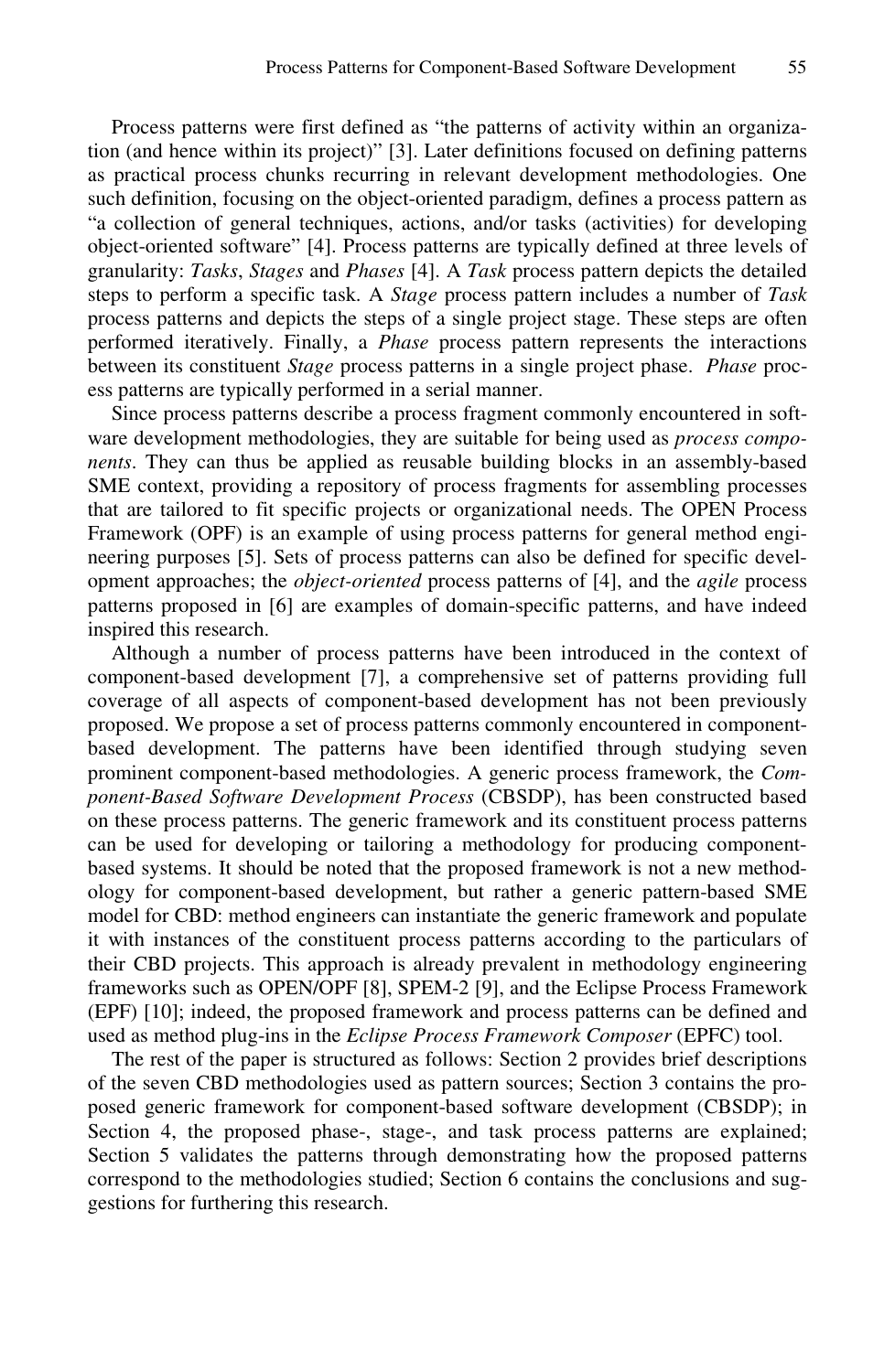# **2 Pattern Sources: Component-Based Software Development Methodologies**

The seven methodologies that have been studied for extracting process patterns are: *UML Components*, *Select Perspective*, *FORM*, *KobrA*, *Catalysis*, *ASD*, and *RUP*. These methodologies were selected because they are well-established and mature, and also because adequate resources and documentation are available on their processes. We briefly introduce each of these methodologies in this section.

*UML Components* is a UML-based methodology aiming to help developers use technologies such as COM+ and JavaBeans for defining and specifying components [11]. The process shows how UML can be used in a CBD context; that is, to define components, their relations, and their use in the target software system.

*Select Perspective* was the result of combining the object modeling language introduced in [12] with the Objectory use-case-driven process (later integrated into RUP). In its original form, it incorporated business modeling, use case modeling and class modeling activities. A CBD extension was later added, addressing business-oriented component modeling, component modeling of legacy systems, and deployment modeling. *Select* is based on a service-oriented architecture adapted from the Microsoft Solution Framework application model. It constitutes of three types of services: user services, business service, and data services.

*Feature-Oriented Domain Analysis* (FODA) was introduced in 1990, and presented the idea of using features in requirement engineering [13]. It was later extensively used in several product-line engineering methods. One such method is the *Feature-Oriented Reuse Method* (FORM) [14, 15], which has added the features of architectural design and construction of object-oriented components to *FOD*A, thus providing a CBD methodology.

The *KobrA* methodology is based on a number of advanced software engineering technologies, including product-line engineering, frameworks, architecture-centric development, quality modeling, and process modeling [16, 17]. These methods have been integrated into *KobrA* with the specific aim of systematic development of high quality, component-based software systems.

The *Catalysis* methodology is a component-based approach based on objectoriented analysis and design [18]. It has been influenced by other object-oriented methodologies such as Syntropy and Fusion. *Catalysis* provides a framework for constructing component-based software.

 The *Adaptive Software Development* (ASD) methodology was introduced in 1997 [18], and is the only Agile method that specifically targets component-based development.

The *Rational Unified Process* (RUP) is the most well known of the selected methodologies [18]. As a third-generation object-oriented methodology, RUP is usecase-driven and architecture-centric, and incorporates specific guidelines for component-based development. It should be noted, however, that RUP has evolved into a method engineering framework (*Rational Method Composer* – RMC); a further testimony to the changing nature of software engineering, stressing the importance of process patterns in this new trend.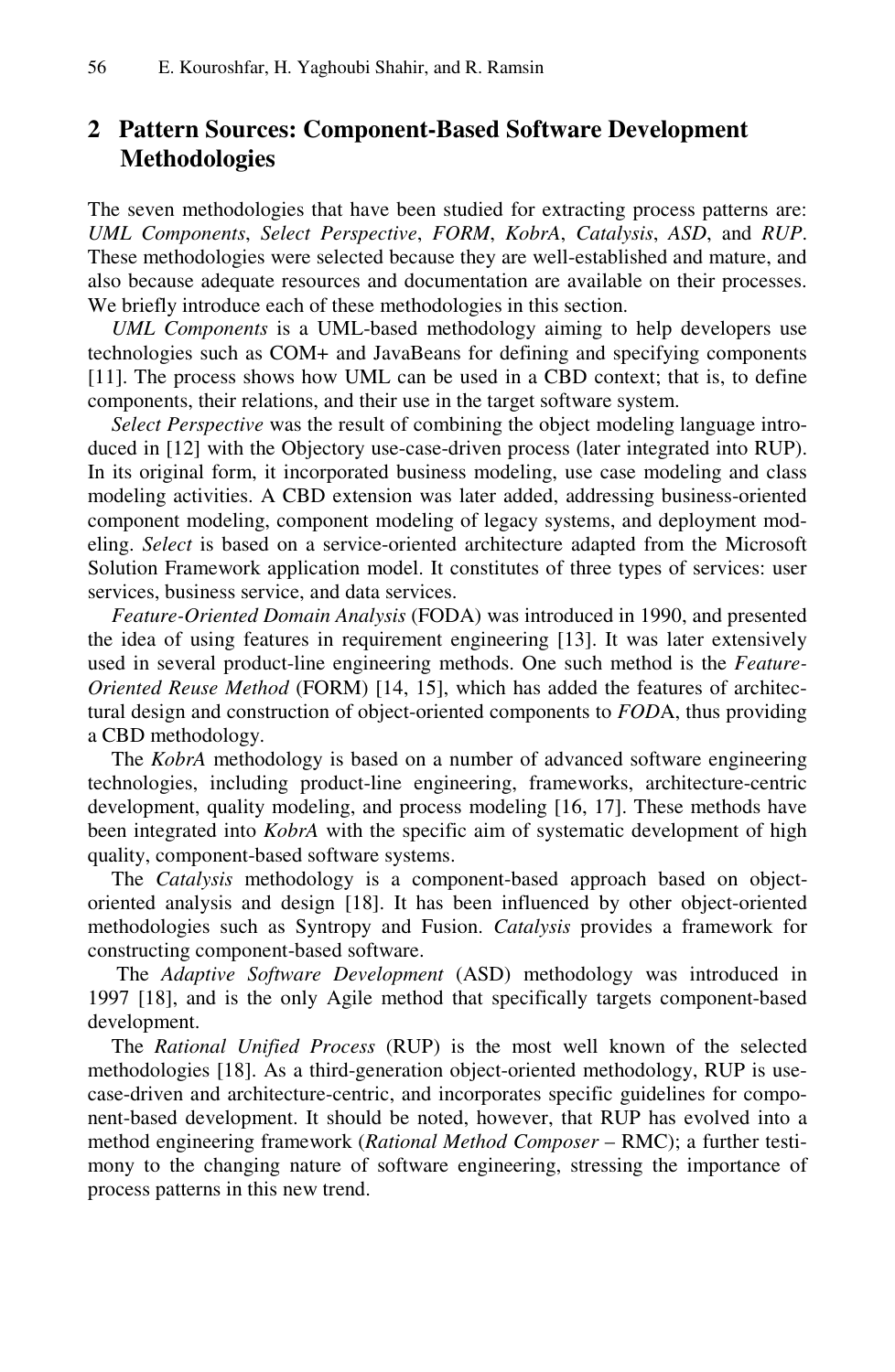## **3 Proposed Component-Based Software Development Process (CBSDP)**

A thorough examination was conducted on the selected methodologies, as a result of which, 4 *phase* process patterns, 13 *stage* process patterns, and 59 *task* process patterns were identified.

The process patterns have been organized into a generic process framework for CBD methodologies. This framework, which we have chosen to call the Component-Based Software Development Process (CBSDP), is shown in Figure 1. CBSDP consists of four phases (each considered a phase process pattern): *Analysis*, *Design*, *Provision*, and *Release*.



**Fig. 1.** The proposed Component-Based Software Development Process (CBSDP)

The process begins with the *Analysis* phase, in which the requirements of the system are elicited first. The applicability of the component-based approach to the project at hand is then investigated; after all, the component-based approach may not be suitable for the project. The infrastructure of the project is then defined, and a preliminary project plan and schedule is outlined. In the *Design* phase, the components of the system are identified; based on the interactions among these components, complete specifications are defined for each component. In the *Provision* phase, components are classified into two categories: Those which are retrieved from a repository of reusable components, and those which are constructed from scratch. Components are then developed and tested individually. In the *Release* phase, components are assembled together to form the system proper. After system testing is conducted, the end-product will be deployed into the user environment.

It is worth noting that CBSDP is a framework that guides the method engineer when assembling instances of process patterns. Not all stage process patterns in CBSDP are mandatory; pattern selection is based on the needs of the project situation at hand. For example, suppose that a method engineer needs to construct a methodology for a product line project that is similar to a previous project. Hence, the *Component-based Justify* stage will not be required in the *Analysis* phase. In addition, the *Concurrent Engineering* stage in the *Provision* phase could be omitted, since it may be possible to use existing components instead of constructing new ones.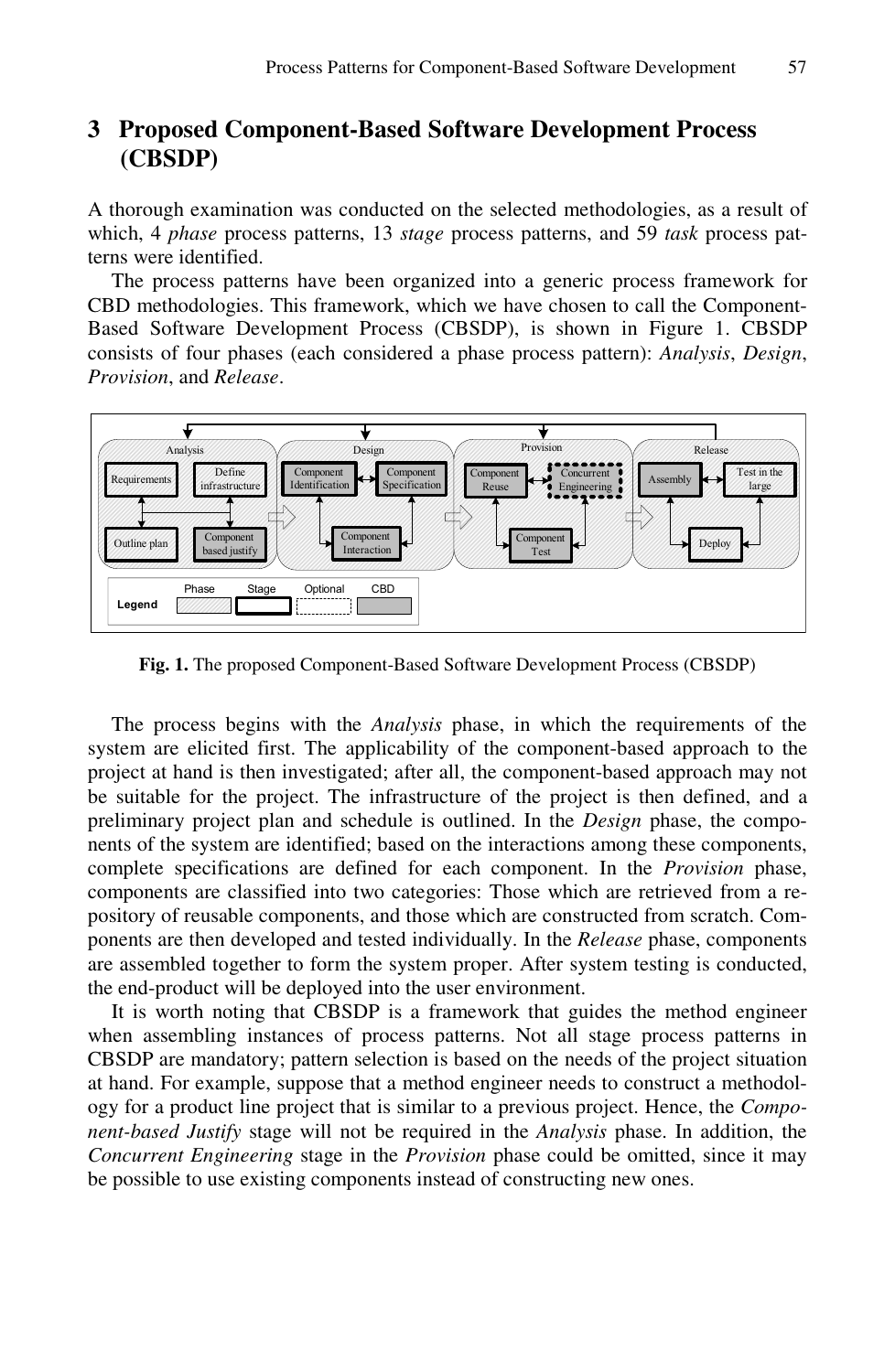# **4 Proposed** *Stage* **and** *Task* **Process Patterns**

In this section, details of the *Stage* process patterns constituting each of the four aforementioned phases are discussed. Furthermore, some of the constituent *Task*  process patterns are briefly reviewed in the descriptions. As previously mentioned, these process patterns can be used independently by method engineers to extend/enhance an existing process, or to construct a new component-based software development methodology.

It is important to note that the arrows connecting the task process patterns do not imply any sequencing. Although it is logical to assume that some of the tasks will precede others, we do not intend to impose any such ordering. The main purpose of this approach is to enable the method engineer to decide the order of the tasks based on the specifics of the project situation at hand.

#### **4.1 Requirements**

*Requirements Engineering* is where the high level *Requirements* of the target system are defined (Figure 2). The inputs to this stage include the *Project Vision* and the *Customer's Viewpoints* on the different aspects of the project. The key factor in component-based development projects – as emphasized in many component-based methodologies such as Select Perspective, UML Components, and KobrA – is how to use previous experience and existing components in future projects. In order to support this purpose, *Existing Components* and *Previous Projects' Assets* are two important inputs to this stage.



**Fig. 2.** Constituents of the Requirements stage process pattern

*Requirements* are defined during the *Problem Domain Analysis* task. During *Interaction Analysis*, the interactions of the system with its environment are examined. The system boundary and the external actors interacting with the system are thus determined. In the *Responsibility Analysis* task, the main functionalities of the system are investigated, and functional and non-functional requirements are identified through active collaboration with the customer. The customer's approval is obtained through the *Get Customer's Approval* task.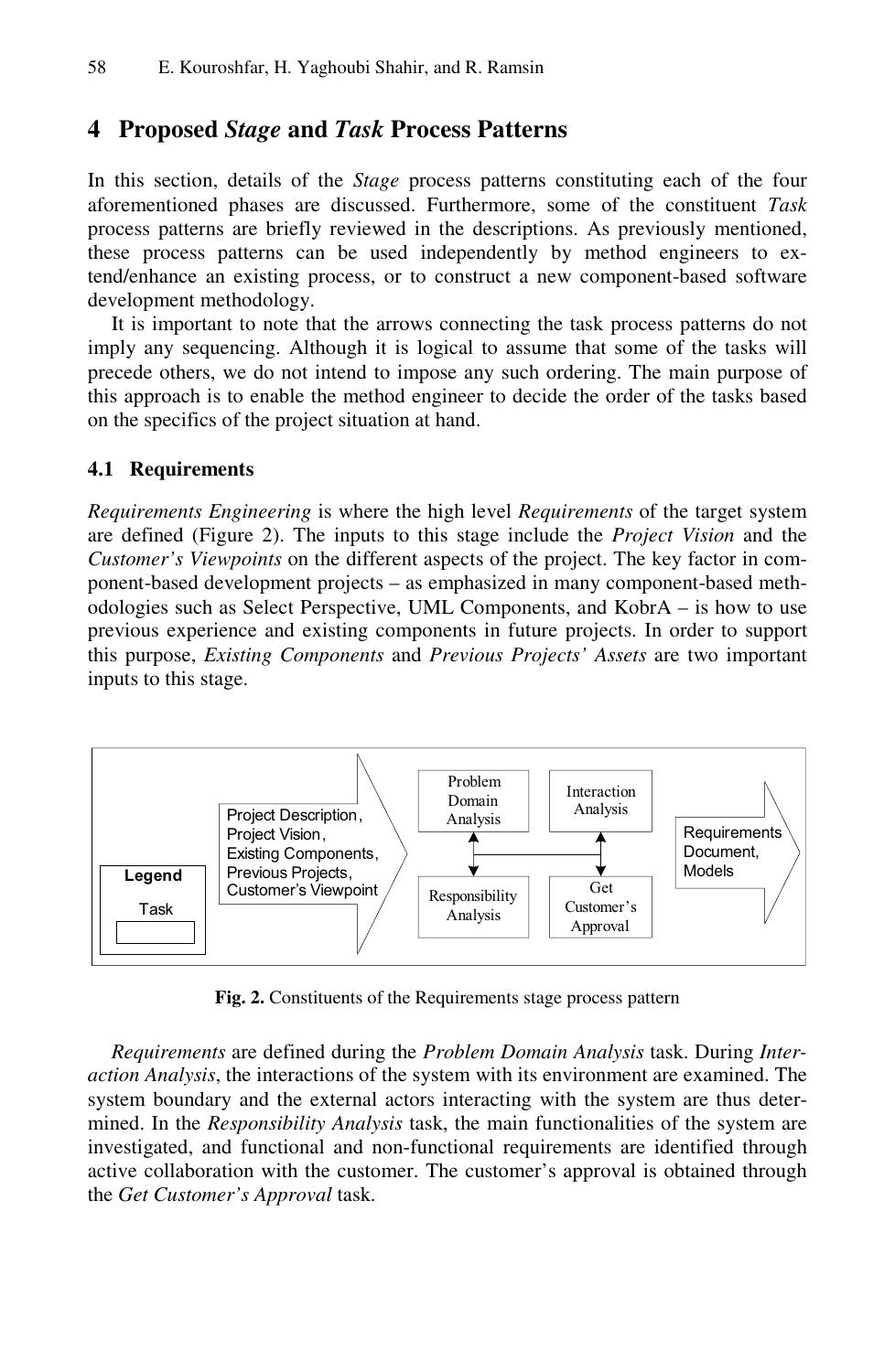#### **4.2 Define Infrastructure**

The *Project Infrastructure* should be defined at the beginning of the project. As shown in Figure 3, it includes *Standards*, *Teams Definition*, *Tools* used during the project, and the *Development Platform*. The tailored version of the development process to be used in the project is also determined, with *Method Constraints* (covering modeling, testing, build, and release activities) duly defined. In product-line engineering and component-based projects, the *Project Infrastructure* is a key product because it can be used in various projects. Similarly, the infrastructure of previous projects can be tailored for use in future projects.

The inputs to this stage are the requirements extracted in the *Requirements* stage, along with previous experiences compiled in the *Previous Projects* document*, Existing Infrastructure,* and the *Project Plan*. As a result, the *Project Infrastructure Document* and *Team Definition* are produced. The requirements document may be refined during this stage.

In cases where the organization imposes predefined standards and development platforms, the *Select Standards* and *Specify Development Platforms* tasks are not applicable. These tasks have therefore been defined as optional.



**Fig. 3.** Constituents of the Define-Infrastructure stage process pattern

#### **4.3 Outline Plan**

In this stage of the CBSDP (Figure 4), the initial project management documents (such as project scope, time schedule, etc.) are produced. The management documents are used and updated during the development lifecycle.

The inputs to this stage are the *Requirements Document*, *Infrastructure Document*, *Existing Components*, and *Project Objectives*. Preliminary estimation of time and resources and the definition of the project scope are also performed during this stage. An initial viable schedule is then outlined for the project. Based on the team definition provided in the infrastructure document, the work units are assigned to team members. Initial risk assessment activities are also conducted in this stage.

In component-based projects, there is a need to study the market in order to obtain information about existing systems, similar solutions, and reusable components. This information can be used in time and resource estimation, and also when preparing an initial schedule for the project.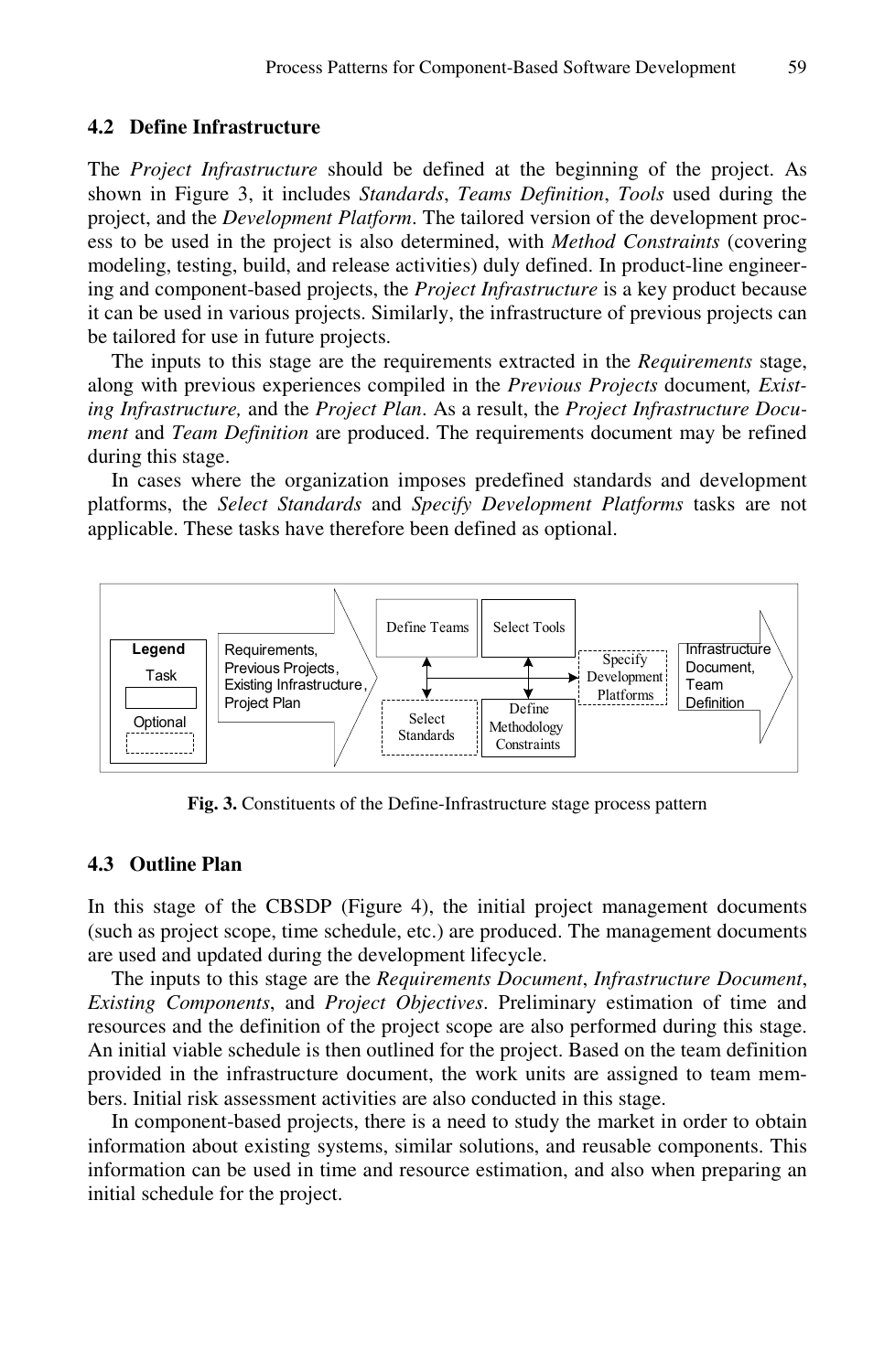The *Project Plan*, *Management Document* and *Risk Assessment* are the deliverables of this stage. The management document contains all the information needed for managing the project. It includes the project plan and schedule (among other things), and may be refined during later stages of the project.



**Fig. 4.** Constituents of the Outline-Plan stage process pattern

### **4.4 Component-Based Justify**

This stage determines whether the component-based approach can be used on the project at hand (Figure 5). It is a critical stage of the analysis phase since it checks if the project makes sense in a component-based context. It makes use of the *Requirements Document*, *Risk Assessment Document*, *Existing Components* and *Previous Projects* experience to produce the *Feasibility Study* and the *Business Case*, which justifies the project financially.



**Fig. 5.** Constituents of the Component-based-Justify stage process pattern

During the *Technical Analysis* task, we investigate whether it is possible to build the system and realize all of its functional features on the basis of components. Since *Reusability Analysis* contains various tasks, it is defined as a stage process pattern. In this stage, the component repository is first checked in order to assess the applicability of existing components; furthermore, the system components which are to be produced during the current project are explored as to their potential reusability. During the *Market Analysis* task, we search for similar components and systems available on the market. We also investigate the marketability of the components developed for the new system. Based on this information, *Financial Analysis* is performed to assess the economic feasibility of the project.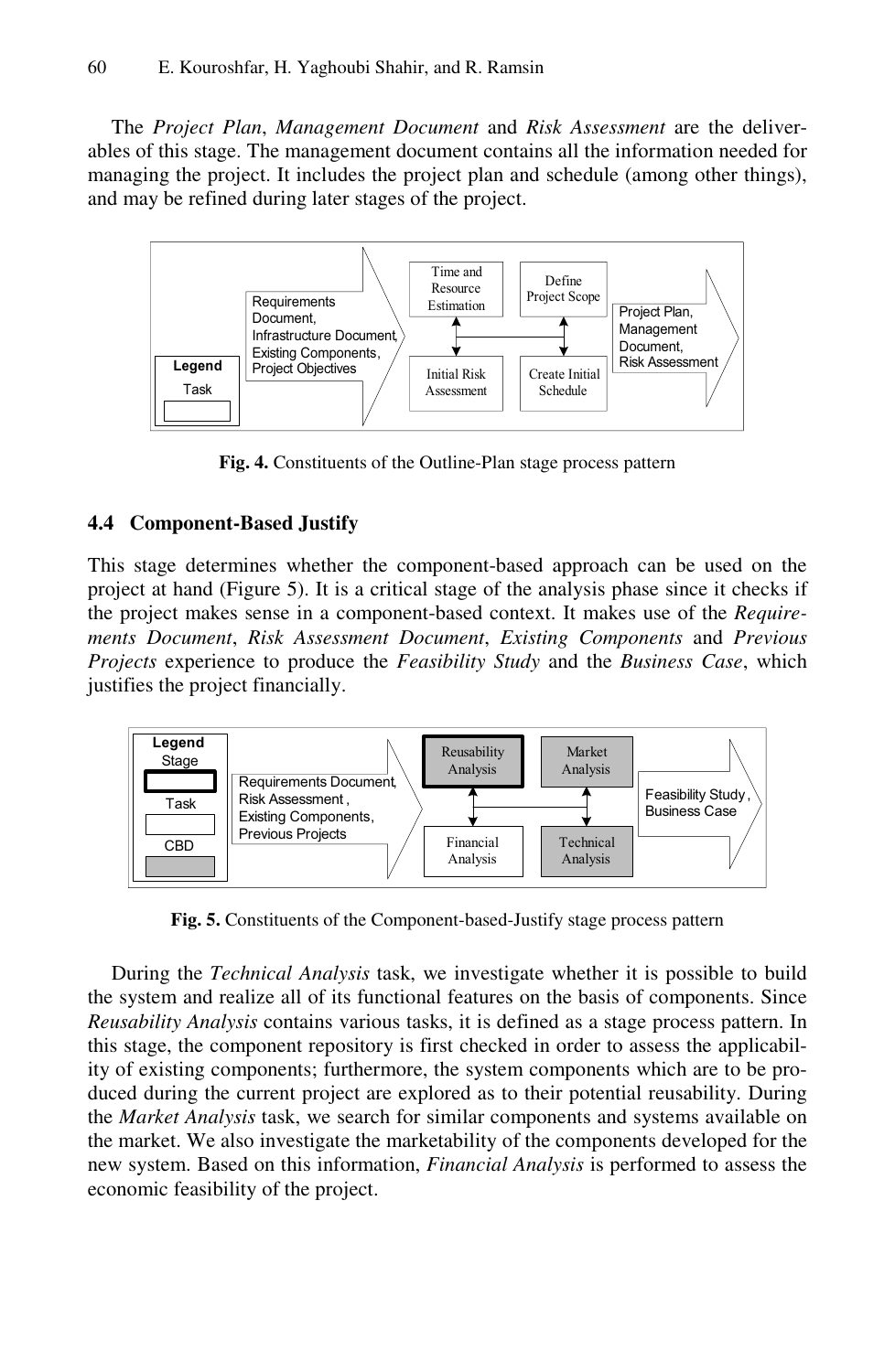#### **4.5 Component Identification**

The second phase, *Design*, starts with the *Component Identification* stage (Figure 6). It accepts the *Requirements Document*, *Existing Interfaces*, *Existing Components*, *Previous Projects*, and the *Business Case* as input. The main goal of this stage is to create an initial set of interfaces and component specifications. It determines the *System Interfaces* from the interactions between the system and its environment. *Business Interfaces* and *Technical Interfaces* are also identified in this stage. *Business Interfaces* are abstractions of all the information that should be managed by the system, while *Technical Interfaces* manage the technical components (such as database components). The *Business Type Model* contains the specific business information that must be maintained by the system, and will be used in the *Component Specification* stage. Furthermore, an *Initial Architecture* and *Components Specification* are defined in this stage. At the end of this stage, the *Business Type Model*, *System Interfaces*, *Business Interfaces*, and *Component Specs and Architecture* will be produced.



**Fig. 6.** Constituents of the Component-Identification stage process pattern

#### **4.6 Component Interaction**

After defining an initial set of components and their interfaces, we should decide how these components should work together. This task is performed in the *Component Interaction* stage (Figure 7), which uses and refines the *Business Interfaces*, *System Interfaces*, *Technical Interfaces*, and *Component Specifications and Architecture*.

Business operations needed by system to fulfill all of its expected functionality are defined. Existing design patterns are used for refining the *Interfaces* and *Component Specs*. Certain optimization criteria, such as minimization of calls, removal of cyclic dependencies, and normalization of operations and interfaces should be considered during this refinement.



**Fig. 7.** Constituents of the Component-Interaction stage process pattern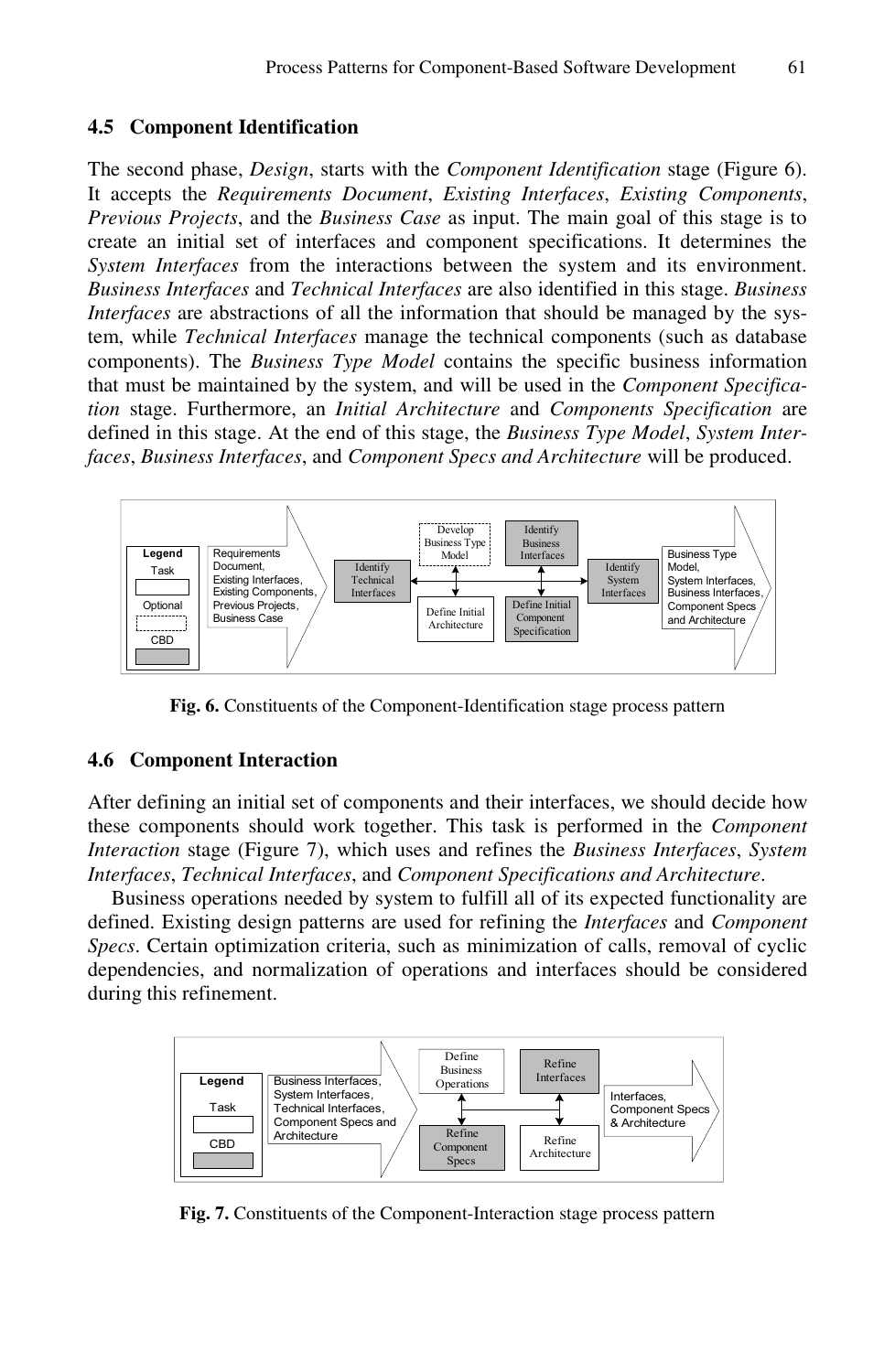### **4.7 Component Specification**

This is the last stage of the *Design* phase; this means that all the information needed for building the components should be provided to the development teams. In this stage (Figure 8), *Design by Contract* is applied through specifying preconditions and postconditions for class operations. A precondition is a condition under which the operation guarantees that the postcondition will be satisfied. Furthermore, constraints are added to components and interfaces to define how elements in one interface relate to elements in others. Furthermore, *Business Rules and Invariants* are added to the component specifications. Finally, interfaces will be merged or broken in order to provide simpler interfaces.



**Fig. 8.** Constituents of the Component-Specification stage process pattern

#### **4.8 Component Reuse**

The *Component Reuse* stage (Figure 9) determines a specific strategy for providing the components which can be constructed or purchased. All components should be classified according to this strategy. For example, one strategy is to build *Business Components*, and purchase all the others. Based on the acquisition strategy, component specifications can be issued to the organization's development teams, commissioned to trusted partners, or sought from commercial sources.



**Fig. 9.** Constituents of the Component-Reuse stage process pattern

When a candidate component arrives, it undergoes formal certification, which results in acceptance or rejection. If the component is certified, it will be stored in the component repository, and then published for access by developers in different projects. Component developers first search the component repository for components they require. Whenever components are discovered, they will be retrieved and examined, perhaps even tested, before they are reused. *Cost Analysis* is performed to determine which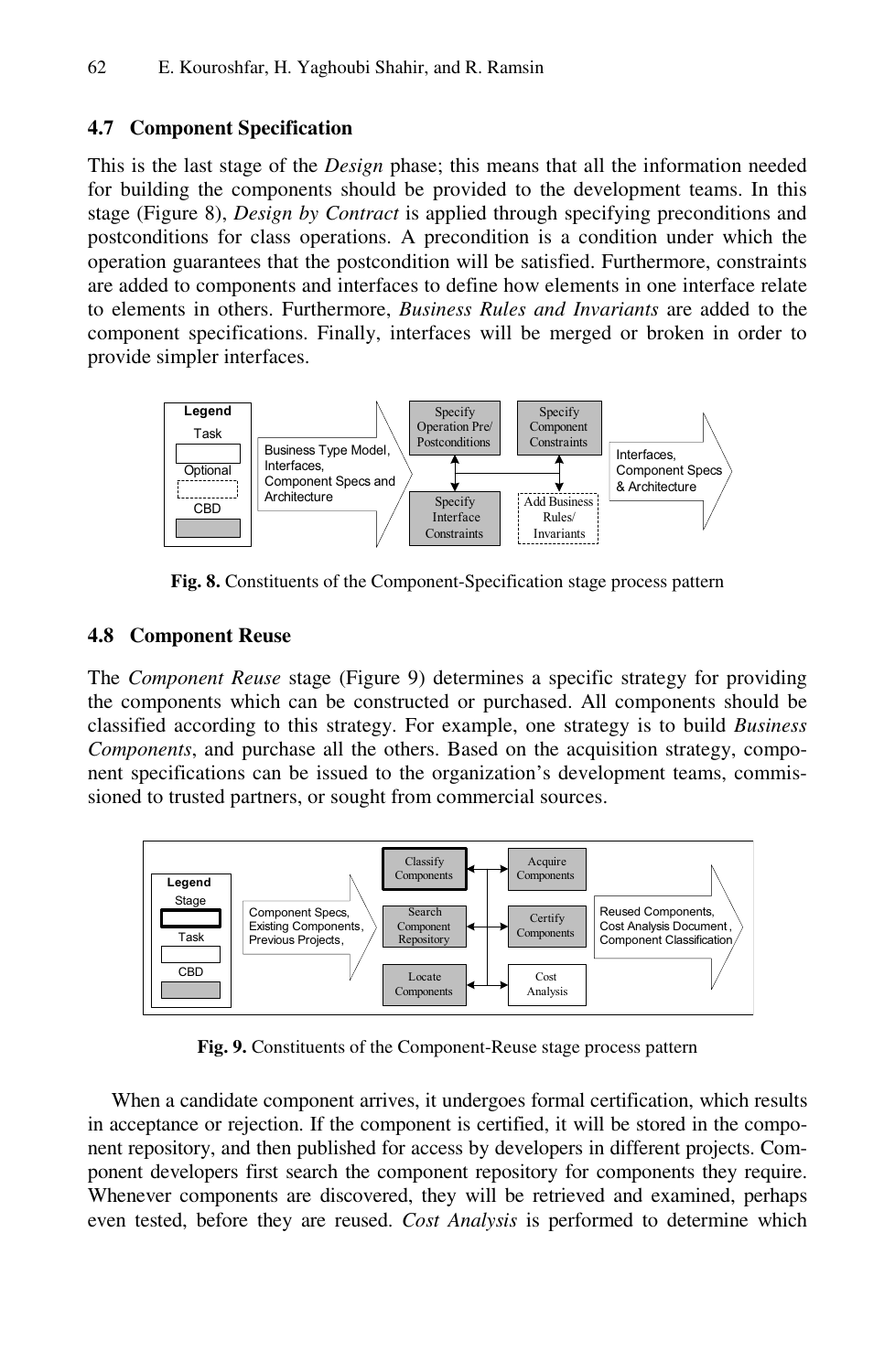alternative is economically preferable: to build a new component or to reuse an existing one. At the end of this stage it would be clear which component should be constructed from scratch and which one should be reused.

#### **4.9 Concurrent Engineering**

As depicted in Figure 1, the *Concurrent Engineering* stage is an optional stage, since we may be able to reuse existing components instead of constructing new ones. Components to be built are assigned to development teams and are concurrently constructed in this stage (Figure 10). Since teams work in a parallel fashion, the development pace is sped up considerably. Each team first *Defines Cycles* for implementing the components assigned to it. Implementation is performed iteratively according to component specifications in fixed time-boxes. Test code and documentation can be written in tandem with coding the components. Code inspection, with the aim of code refactoring and optimization, may also be done during the *Components Implementation* task.



**Fig. 10.** Constituents of the Concurrent-Engineering stage process pattern

It is important to note that each team manages the project pace through continuous monitoring and control during the *Concurrent Engineering* stage. Keeping the cycles on track is the main concern of the *Manage Cycles* task. At the end of the stage, components should be prepared for quality review and testing. The *Concurrent Engineering* stage uses *Component Classification*, *Component Specs*, *Infrastructure Document*, *Team Definition* and the *Project Plan* to produce the new components.

#### **4.10 Component Test**

The *Component Test* stage (Figure 11) focuses on the verification and validation of the components. Documents, code and models should be tested and verified. The goal of *Component Testing* is to ensure that the components are ready to be delivered. *Component Test* is not a system-level test, and mainly consists of black box testing, unit testing and regression testing.

The *Requirements Document* and *Component Specs* are the inputs to this stage. After defining the *Test Plan*, *Test Cases* are either selected from the test base or generated according to *Component Specs*. The next step is to run the test cases on different components and record the results. Code inspection and review can also be conducted with the purpose of code refactoring, but this is not mandatory in all projects. During *Fix Bugs* tasks, minor defects would be resolved, but major errors should be addressed in the Concurrent Engineering stage.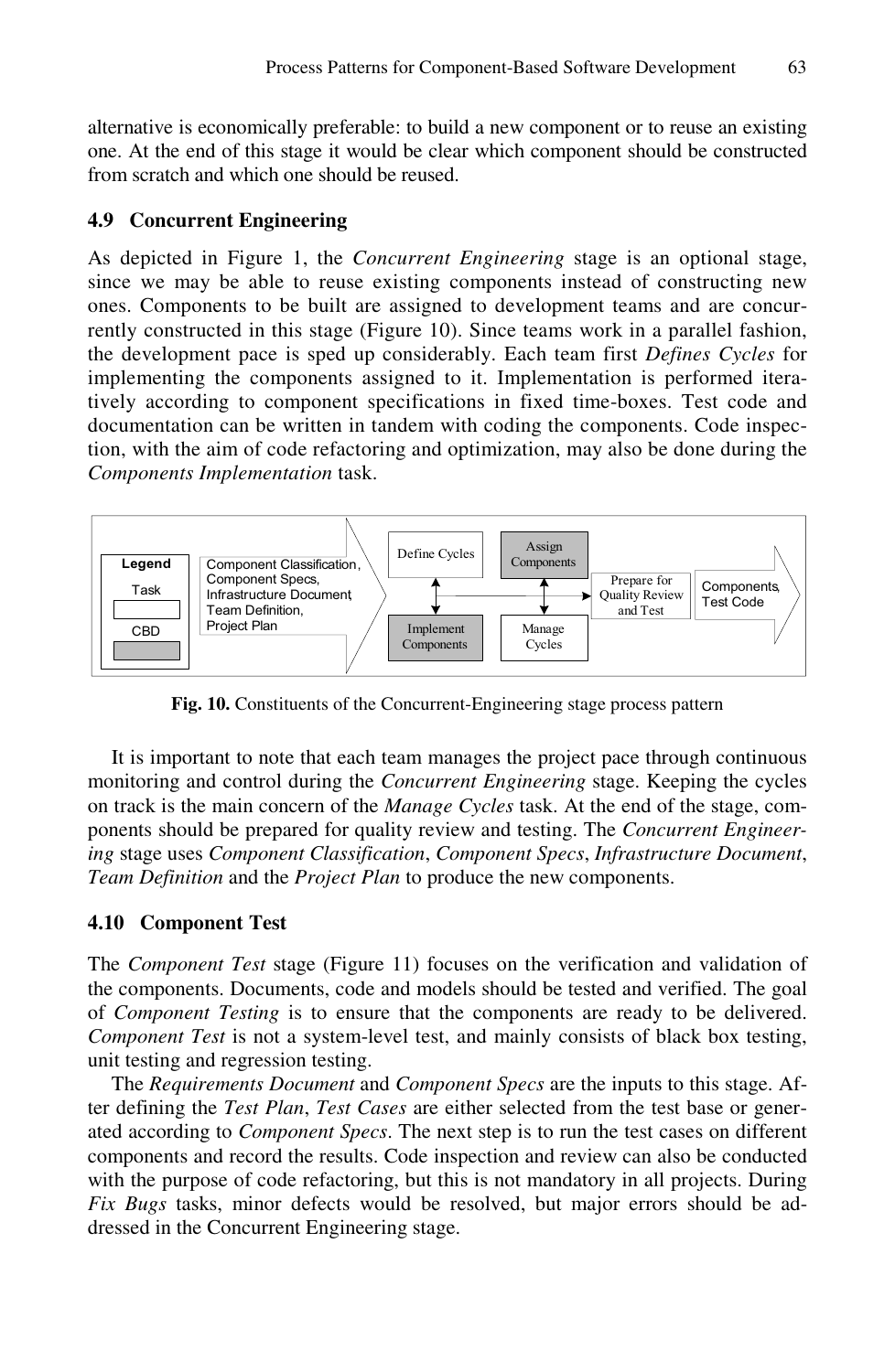

**Fig. 11.** Constituents of the Component-Test stage process pattern

### **4.11 Components Assembly**

Assembly is the process of putting components and existing software assets together in order to build a working system. User interfaces of the system, which satisfy the user requirements, should then be designed (Figure 12). This stage shares many characteristics with standard configuration practices. Each individual component can be viewed as a separate configuration item, and the *Components Architecture* represents the system configuration definition.



**Fig. 12.** Constituents of the Components-Assembly stage process pattern

The environment should first be prepared for installing the new component. Then the current system, which is integrated with the new component, will be prepared for testing. Components can be assembled simultaneously or incrementally based on the project strategy.

### **4.12 Test in the Large**

System-level testing is conducted in this stage. The goal of *Test in the Large*  (Figure 13) is to prove that the application is ready to be deployed. Defects found in this stage are either resolved by the *Fix Bugs* task, or referred to the *Provision* phase. The tasks of this stage are very similar to the *Component Test* stage, with one difference: the planning and generation of test cases is based on system-level testing strategies. *User Test* is an important stage during which the whole system is validated by users. Important tasks such as *Acceptance Testing* and *Quality Assurance* are conducted during this stage. The system will be ready to be deployed in the working environment after the completion of *Test in the Large* stage.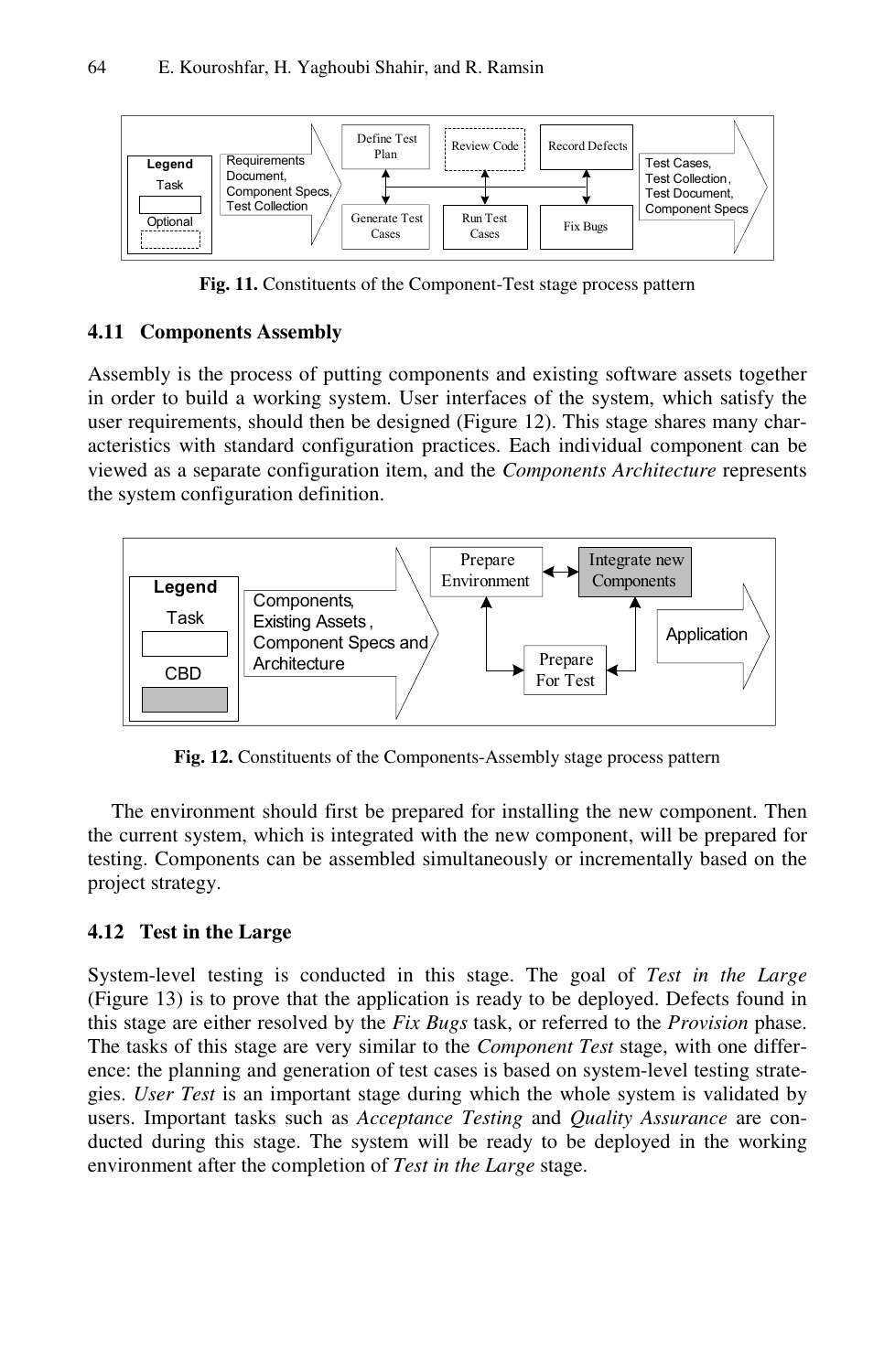

**Fig. 13.** Constituents of the Test-in-the-Large stage process pattern

#### **4.13 Deploy**

The aim of this stage (Figure 14) is to deploy the developed system into the user environment. The environment should first be set up for the deployment of the new system. Providing the necessary software and hardware is a prerequisite to the installation of the developed system. System users should then be prepared for working with the new system. To this aim, user manuals and appropriate application documents are provided, and users at different organizational levels are trained. The new system is then deployed. Deployment tasks should be performed with due attention to the project *Infrastructure Document*. In addition, components which have been tested and validated so far are added to the components repository for future reuse.



**Fig. 14.** Constituents of the Deploy stage process pattern

# **5 Realization of Proposed Process Patterns in Component-Based Methodologies**

In this section, we demonstrate how different phases of the component-based methodologies studied can be realized by the proposed process patterns. Table 1 shows how the phases of the seven methodologies used as pattern sources correspond to the proposed stage process patterns. The results seem to indicate that the process patterns are indeed valid as to the coverage of activities that are typically performed in component-based development. In other words, all of these methodologies can be engineered by using the proposed framework and process patterns. It can therefore be concluded that the stated framework and process patterns are valid, although it is possible to enrich the repository by adding new process patterns.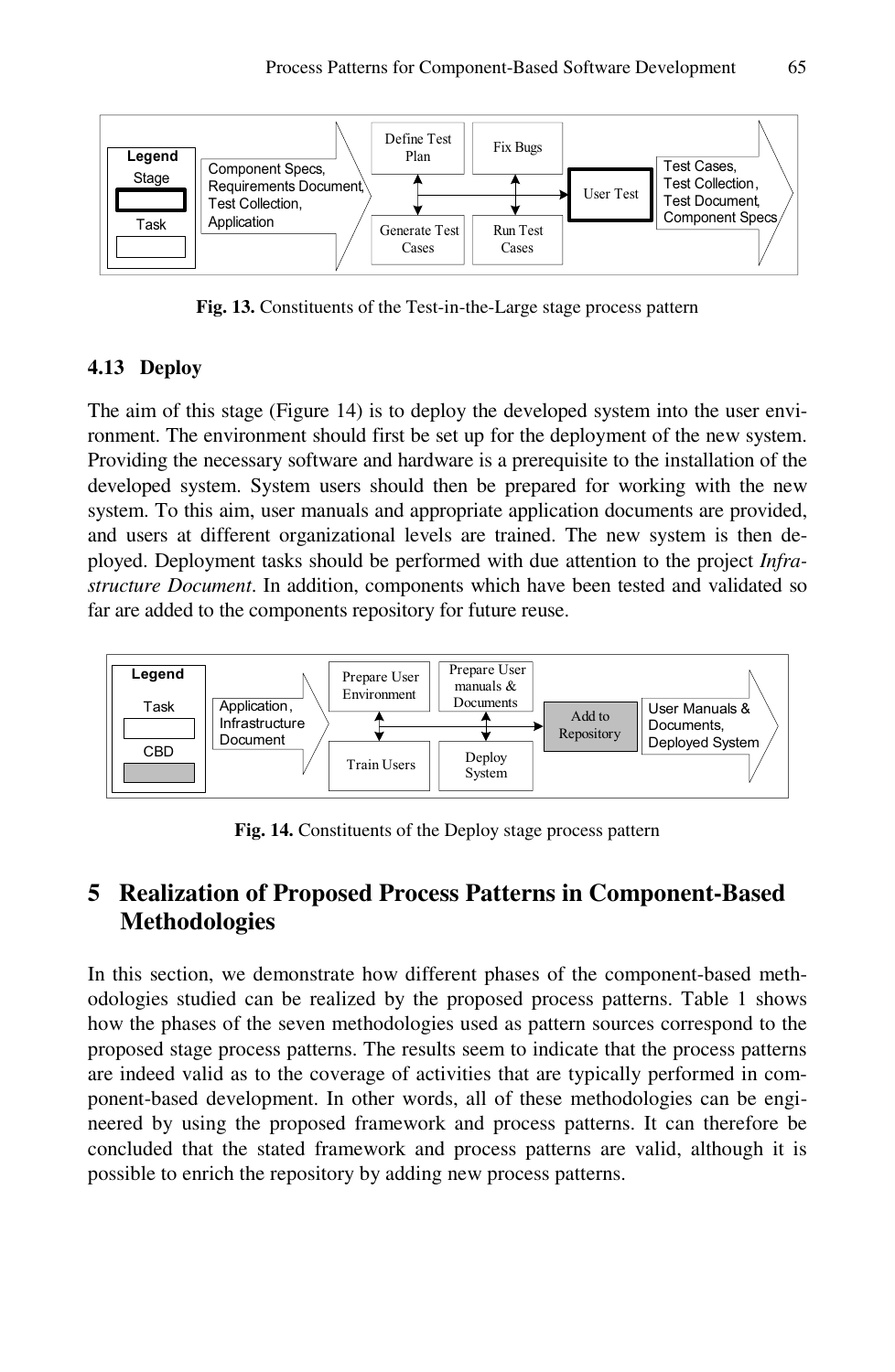| <b>Methodologies</b>                | <b>Phases</b>                                              | <b>Corresponding Stage Process Patterns</b>                                               |  |  |  |  |
|-------------------------------------|------------------------------------------------------------|-------------------------------------------------------------------------------------------|--|--|--|--|
|                                     | Requirements                                               | Requirements,<br>Define<br>Infrastructure.<br>Outline<br>Plan.                            |  |  |  |  |
|                                     |                                                            | Component-based Justify                                                                   |  |  |  |  |
| UML<br><b>Components</b>            | Specification                                              | Component<br>Identification,<br>Component<br>Interaction,                                 |  |  |  |  |
|                                     |                                                            | <b>Component Specification</b>                                                            |  |  |  |  |
|                                     | Provisioning                                               | Component Reuse, Concurrent Engineering, Component Test                                   |  |  |  |  |
|                                     | Assembly                                                   | Assembly                                                                                  |  |  |  |  |
|                                     | Test                                                       | Test in the Large                                                                         |  |  |  |  |
|                                     | Deployment                                                 | Deploy                                                                                    |  |  |  |  |
| <b>Select</b><br><b>Perspective</b> | Supply                                                     | Component Specification, Component Reuse, Concurrent                                      |  |  |  |  |
|                                     |                                                            | Engineering, Component Test, Assembly, Test in the Large                                  |  |  |  |  |
|                                     | Manage                                                     | Component Reuse, Component Test                                                           |  |  |  |  |
|                                     | Consume                                                    | Requirements, Outline Plan, Component Identification,                                     |  |  |  |  |
|                                     |                                                            | Component Interaction, Deploy                                                             |  |  |  |  |
| <b>FORM</b>                         | <b>Feature Modeling</b>                                    | Requirements                                                                              |  |  |  |  |
|                                     | <b>Architecture Design</b>                                 | Component Interaction                                                                     |  |  |  |  |
|                                     | <b>Architecture Refinement</b>                             | Component Interaction                                                                     |  |  |  |  |
|                                     | Candidate Object Identification                            | Component Identification                                                                  |  |  |  |  |
|                                     | Design Object Modeling                                     | Component Identification, Component Interaction                                           |  |  |  |  |
|                                     | Component Design                                           | <b>Component Specification</b>                                                            |  |  |  |  |
| KobrA                               | <b>Context Realization</b>                                 | Requirements                                                                              |  |  |  |  |
|                                     | Specification                                              | Requirements, Component Identification                                                    |  |  |  |  |
|                                     | Realization                                                | Identification.<br>Component<br>Component<br>Interaction,                                 |  |  |  |  |
|                                     |                                                            | Component Specification                                                                   |  |  |  |  |
|                                     | Implementation & Building                                  | <b>Concurrent Engineering</b>                                                             |  |  |  |  |
|                                     | <b>Component Reuse</b>                                     | <b>Component Reuse</b>                                                                    |  |  |  |  |
|                                     | <b>Quality Assurance</b>                                   | Component Test, Assembly, Test in the Large                                               |  |  |  |  |
|                                     | <b>Incremental Development</b>                             | Concurrent Engineering, Assembly                                                          |  |  |  |  |
|                                     | Project Initiation                                         | Requirements, Define Infrastructure, Outline Plan                                         |  |  |  |  |
| <b>ASD</b>                          | <b>Adaptive Cycle Planning</b>                             | Outline Plan, Component Identification, Component Interac-                                |  |  |  |  |
|                                     |                                                            | tion, Component Specification                                                             |  |  |  |  |
|                                     | Concurrent<br>Component                                    | Component Reuse, Concurrent Engineering, Component                                        |  |  |  |  |
|                                     | Engineering                                                | Test, Assembly                                                                            |  |  |  |  |
|                                     | <b>Quality Review</b><br>Final Q/A and Release             | Test in the Large                                                                         |  |  |  |  |
|                                     |                                                            | Test in the Large, Deploy                                                                 |  |  |  |  |
|                                     | Requirements                                               | Define<br>Infrastructure,<br>Outline<br>Requirements,<br>Plan,                            |  |  |  |  |
| Catalysis                           |                                                            | Component-based Justify                                                                   |  |  |  |  |
|                                     | <b>System Specification</b><br><b>Architectural Design</b> | Requirements, Component Identification<br>Component Identification, Component Interaction |  |  |  |  |
|                                     | Component Internal Design                                  | Component Specification, Component Reuse, Concurrent                                      |  |  |  |  |
|                                     |                                                            | Engineering, Component Test, Assembly, Test in the Large                                  |  |  |  |  |
| <b>RUP</b>                          | Inception                                                  | Requirements, Define Infrastructure, Outline Plan                                         |  |  |  |  |
|                                     | Elaboration                                                | Requirements, Component Identification                                                    |  |  |  |  |
|                                     | Construction                                               | Component<br>Interaction.<br>Component<br>Specification,                                  |  |  |  |  |
|                                     |                                                            | Component Reuse, Concurrent Engineering, Component Test                                   |  |  |  |  |
|                                     | Transition                                                 | Assembly, Test in the Large, Deploy                                                       |  |  |  |  |

|  |  |  |  |  |  | <b>Table 1.</b> Realization of proposed process patterns in the source CBD methodologies |
|--|--|--|--|--|--|------------------------------------------------------------------------------------------|
|--|--|--|--|--|--|------------------------------------------------------------------------------------------|

### **6 Conclusions**

We have proposed a generic process framework for component-based software development. Within this general process, we have proposed a number of process patterns that are commonly used in component-based development. Extraction of these process patterns was based on a detailed review of seven prominent component-based development methodologies.

After the identification of the process patterns, they were checked against the source methodologies to demonstrate that they do indeed realize the phases of the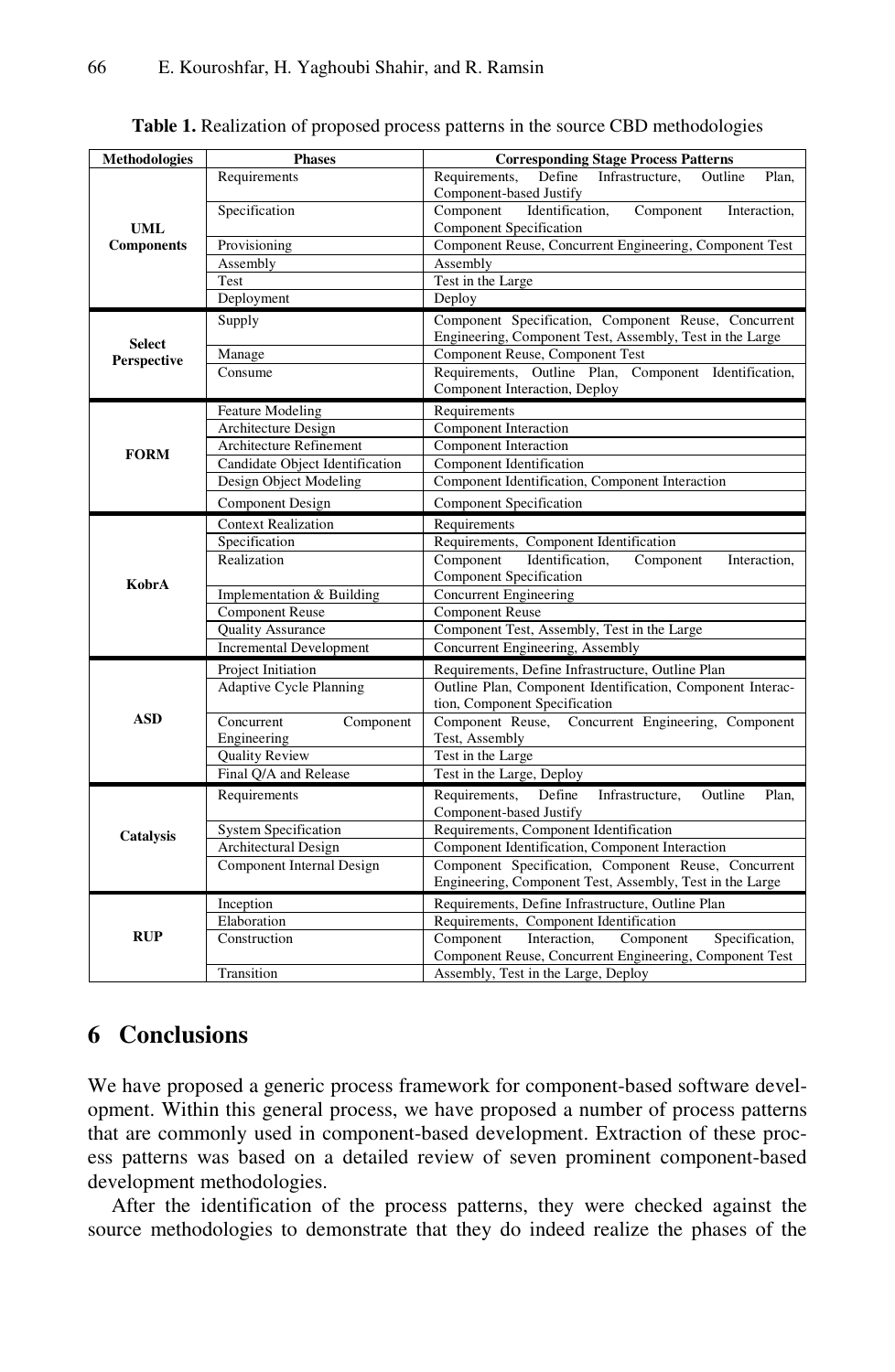methodologies. The results, as depicted in Table 1, seem to verify that the patterns do indeed cover the activities performed in the source methodologies.

The proposed process patterns can be used in component-based development projects for engineering a custom process tailored to fit the requirements of the project at hand.

The process patterns proposed in this paper were detailed at the phase and stage levels. Further work can be focused on detailing the task process patterns introduced. Through completing the specifications of the task process patterns, it will be possible to set up a repository of component-based development process patterns to enable assembly-based situational method engineering. The general process presented in this paper can be used as a template for defining component-based processes. A method engineer can use this general template and populate it with specialized instances of the proposed process patterns, thus instantiating a new component-based software development methodology. To this end, work is now in progress on defining our proposed framework and process patterns as method plug-ins in the *Eclipse Process Framework Composer* tool.

**Acknowledgement.** We wish to thank the ITRC Research Center for sponsoring this research.

### **References**

- 1. Mirbel, I., Ralyté, J.: Situational Method Engineering: Combining Assembly-based and Roadmap-driven Approaches. Requirements Engineering 11(1), 58–78 (2006)
- 2. Ralyté, J., Brinkkamper, S., Henderson-Sellers, B. (eds.): Situational Method Engineering: Fundamentals and Experiences. In: Proceedings of the IFIP WG 8.1 Working Conference, Geneva, Switzerland, September 12-14. IFIP International Federation for Information Processing, vol. 244. Springer, Boston (2007)
- 3. Coplien, J.O.: A Generative Development Process Pattern Language. In: Pattern Languages of Program Design, pp. 187–196. ACM Press/ Addison-Wesley, New York (1995)
- 4. Ambler, S.W.: Process Patterns: Building Large-Scale Systems Using Object Technology. Cambridge University Press, Cambridge (1998)
- 5. Henderson-Sellers, B.: Method Engineering for OO Systems Development. Communications of the ACM 46(10), 73–78 (2003)
- 6. Tasharofi, S., Ramsin, R.: Process Patterns for Agile Methodologies. In: Ralyté, J., Brinkkemper, S., Henderson-Sellers, B. (eds.) Situational Method Engineering: Fundamentals and Experiences, pp. 222–237. Springer, Heidelberg (2007)
- 7. Bergner, K., Rausch, A., Sihling, M., Vilbig, A.: A Componentware Development Methodology based on Process Patterns. In: 5th Annual Conference on the Pattern Languages of Programs, Monticello, Illinois (1998)
- 8. Firesmith, D.G., Henderson-Sellers, B.: The OPEN Process Framework: An Introduction. Addison-Wesley, Reading (2001)
- 9. Object Management Group: Software and Systems Process Engineering Metamodel Specification v2.0 (SPEM), OMG (2007)
- 10. Haumer, P.: Eclipse Process Framework Composer, Eclipse Foundation (2007)
- 11. Cheesman, J., Daniels, J.: UML Components: A Simple Process for Specifying Component-Based Software. Addison-Wesley, Reading (2003)